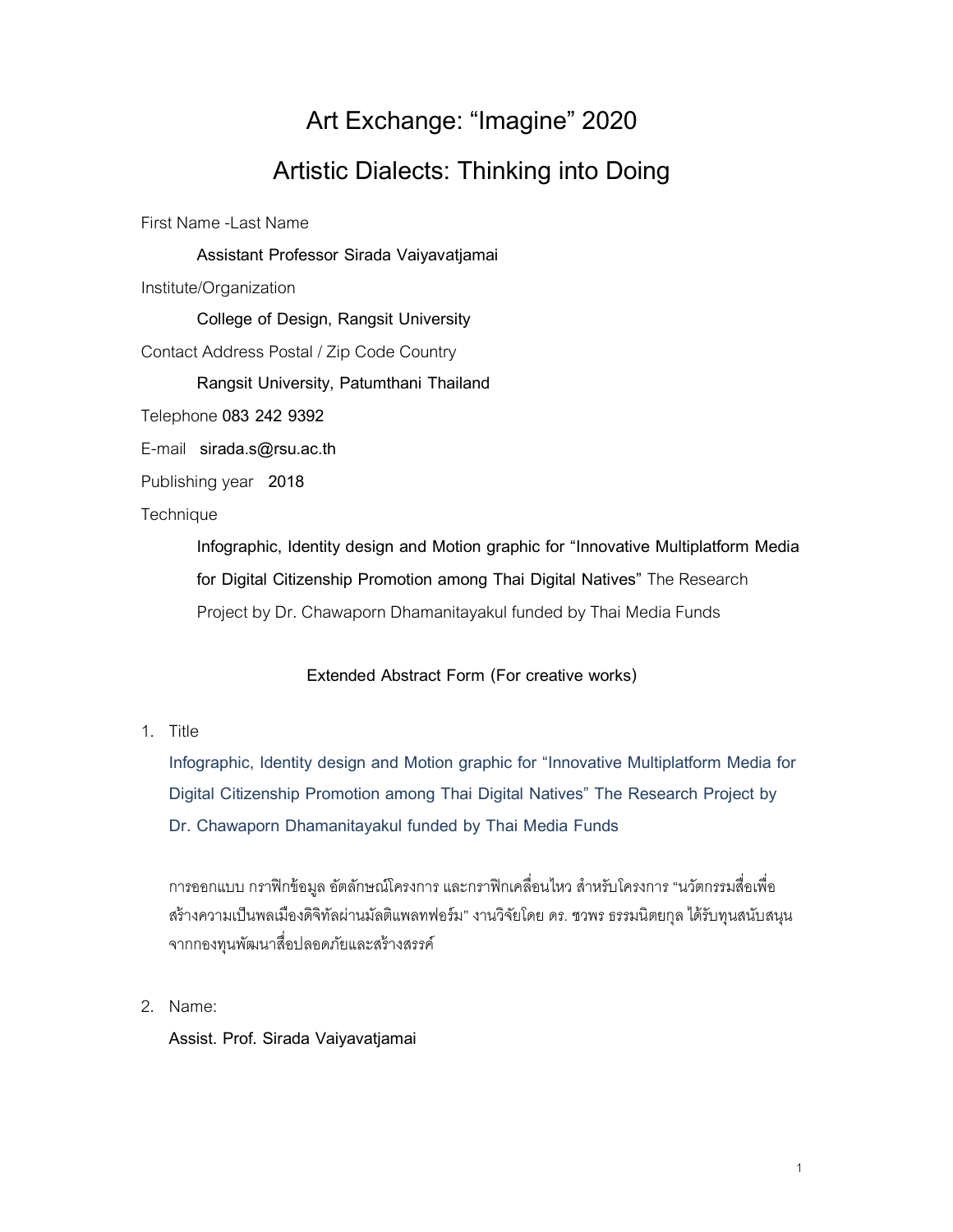## 3. Introduction

Thai digital natives are the main focus of Digital Citizenship promotion as they are the important human capital of Thailand's digital economic and social mobilization. The Innovative Media for Digital Citizenship Promotion among Thai digital natives is designed to create awareness and expand knowledges relating to digital citizenship in Thai context, to make the promotion effective, the set of graphic identity is designed to represent an Innovative media on a responsive web with infotainment content in the forms of 1) infographic explaining the concept and elements of digital citizenship, 2) motion graphic with hip hop rap and short form videos in hybrid-talk program style, discussing problem & solution relating to digital native's digital world.

The graphic Identity, Infographic and motion graphic were interpreted to express the digital citizenship concept comprehension for communicating a better understand the concept to the contents.

4. Concept

Digital active with fun lifestyle

## 5. Process or Methods

- 1. Research
	- i. Gathering Data
	- ii. Finding the narrative
	- iii. Identifying problems
	- iv. Creating a hierarchy
	- v. Determining a visual approach
- 2. Designing Effective Infographic
	- i. Focus on a single topic
	- ii. Try to simplify
	- iii. Choose attractive colors
	- iv. Use short texts